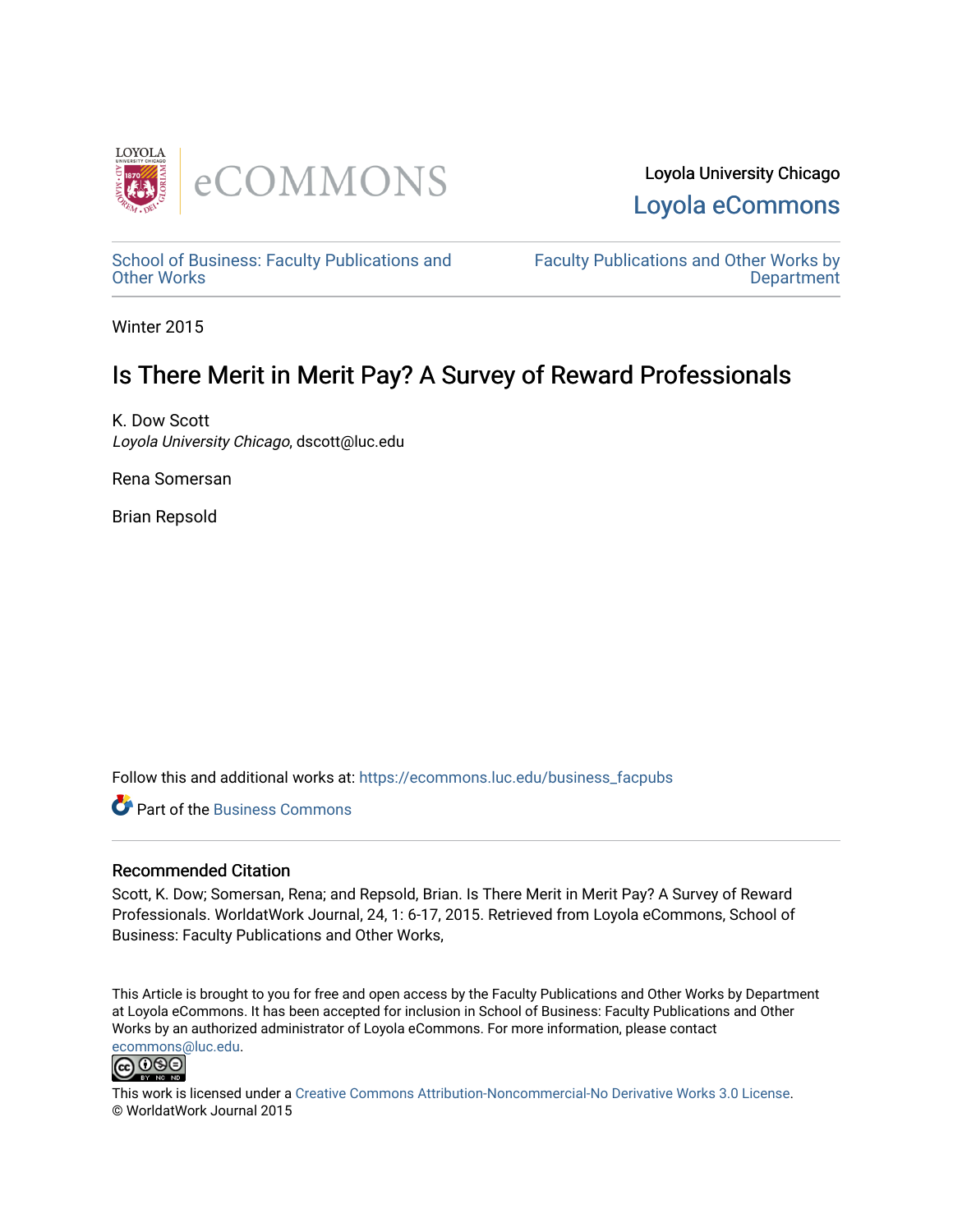# Is There Merit in Merit Pay? A Survey of Rewards Professionals



Dow Scott, Ph.D. Loyola University Chicago



Rena Somersan Verisight Inc.



Brian Repsold Verisight Inc.

erit pay is one of many rewards programs typically designed to link employee performance<br>to pay. Merit pay programs are typically assocally designed to link employee performance ciated with the following characteristics:

- Individual rather than team incentive.
- The incentive award is permanently rolled into the individual's wage or salary.
- The incentive is based on past performance, often the previous year's.
- Performance is assessed by one's supervisor, who may consider goal/objective attainment, job behavior or individual performance against job standards.
- A merit pay guide chart (or merit matrix) is often used to link individual performance ratings and position range with size of the merit increase (Milkovich, Newman, and Gerhart 2014; Werner and Heneman 2007).

Merit pay programs are also associated with pay structure adjustments to keep pay levels in a desired competitive position among the organization's labor market competitors. Pay structure adjustments were once made by awarding employees a general increase, where everyone received either the same dollar amount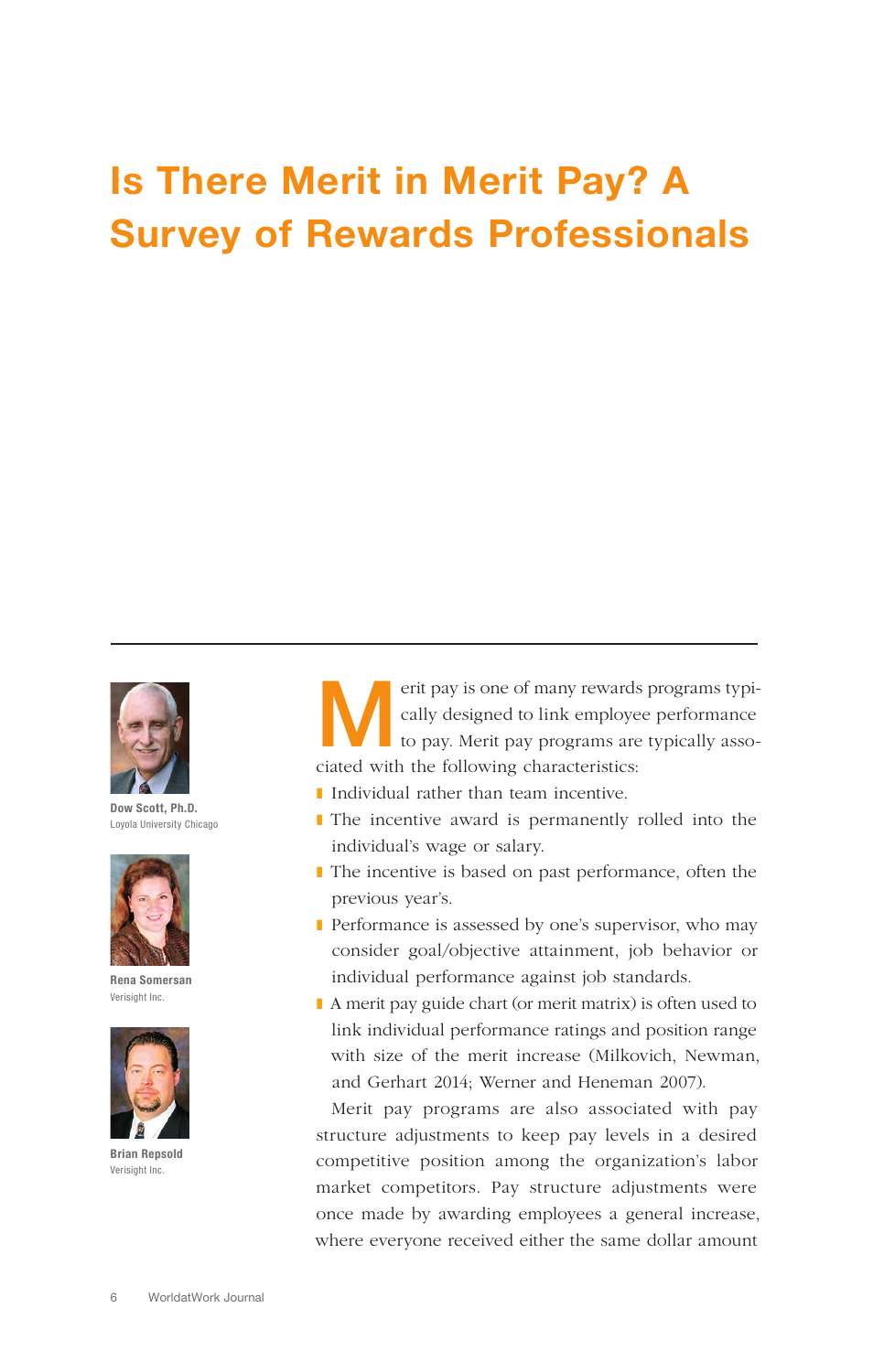or the same percentage of their pay or a combination of both. These increases were automatic and often associated with cost-of-living increases (i.e., inflation adjustment). In the 1960s and 1970s, general pay increases were replaced, in large part, by merit pay programs, where pay increases were differentiated by individual performance (WorldatWork 2012), such that high performers would move to the top of the pay range and poor performers would fall to the bottom of the range.

Merit pay was argued to be superior to general pay increases for a variety of reasons. It was thought to:

- Motivate employees to perform at higher levels by linking pay to performance.
- Motivate top performers to stay (i.e., retention) and poor performers to leave by positioning top performers toward the top of the pay range and poor performers toward the bottom.
- ❚ Communicate to employees that the organization has a performance-driven culture (i.e., meritocracy).
- ❚ Force managers to distinguish between high performers and low performers to allocate limited merit increase budgets.

These reasons were obviously compelling because general pay increases and cost-of-living increases were, for the most part, replaced by merit pay programs with 80% to 95% of organizations reporting having one (Milkovich, Newman, and Gerhart 2014; Scott, Sperling, McMullen, and Wallace 2003; Werner and Heneman 2007).

Unfortunately, more than 50 years of experience with merit pay plans has indicated they are often associated with problems and are sources of employee dissatisfaction (Eskew and Heneman 1996; Hills, Scott, Markham, and Vest 1887; McGinty and Hanke 1989; Pearce and Perry 1985; Werner and Heneman 2007). These problems include:

- ❚ Subjective performance ratings, resulting in favoritism in awarding increases.
- Employee dissatisfaction with size of pay raises.
- Supervisor reluctance to differentiate merit increases among employees.
- ❚ Inconsistent individual performance levels over time, resulting in employees not performing at levels consistent with their pay continuing to be paid at the top of the range.

Since the inception of merit pay programs in the United States, these problems have often been associated with fundamental changes in economic conditions and how work has been organized. Inflation has been low for two decades and, as a result, merit budgets have dropped from almost 10% to 15% in the 1980s to 2% to 3% today (Werner and Heneman 2007). Second, pay ranges have widened, making it more difficult for even top performers to reach the top. Third, increased use of bonuses and equity payments has become the preferred methods for rewarding performance. Finally, work today is more associated with teams than with individual performance.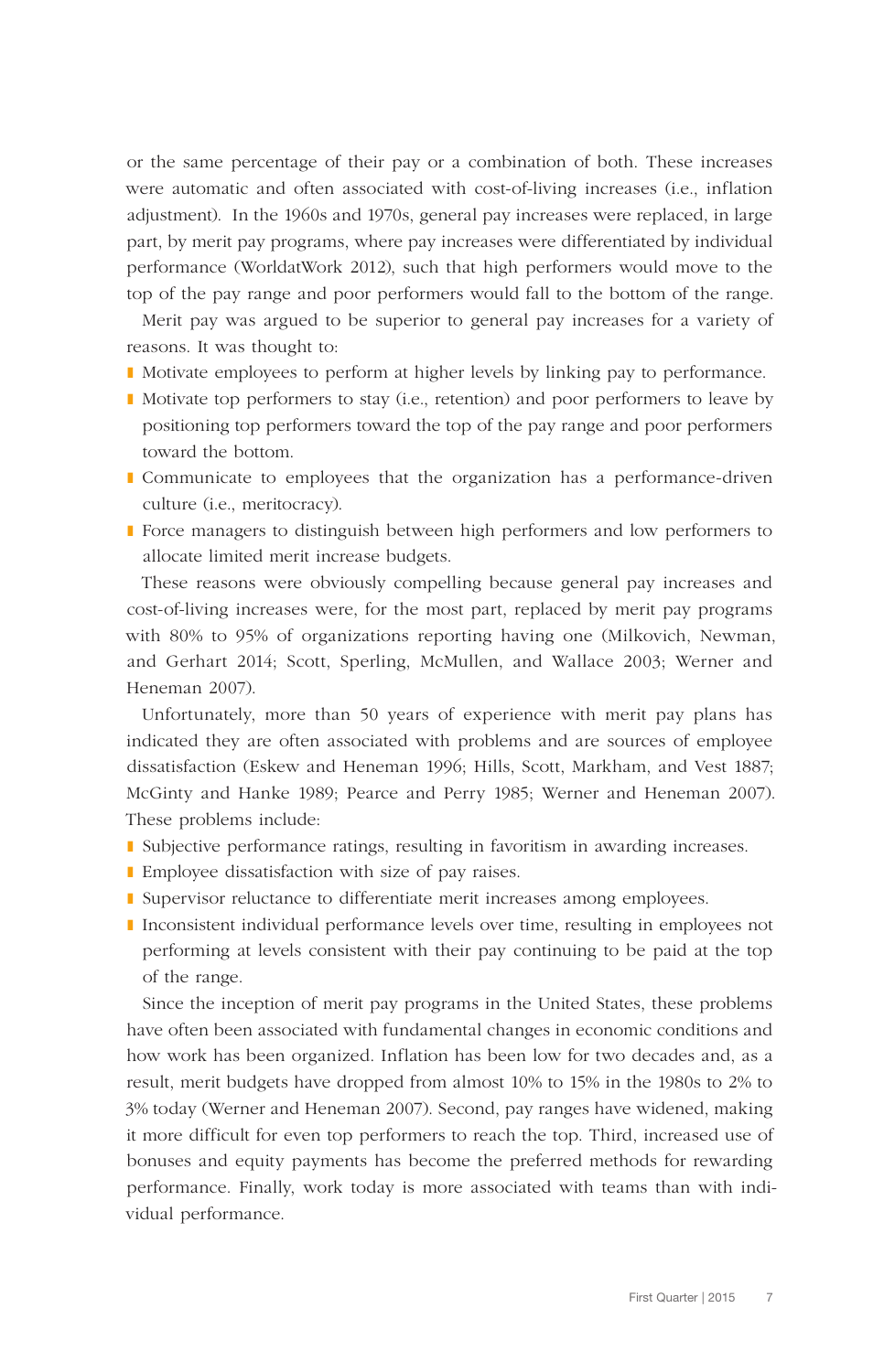Given that merit pay programs are ubiquitous in industry, but often associated with problems, this study surveys rewards professionals to determine how these programs are designed and the degree to which they are effective. Based upon these findings, recommendations are made for best practices.

#### DATA COLLECTION METHODS AND RESPONDENT CHARACTERISTICS

Verisight, an HR consulting, retirement and trust services business, solicited compensation and HR professionals to participate in the research initiative from May through July 2014. Members from U.S.-based compensation and HR associations and Verisight clients were invited to participate. The questionnaire required 10 to 15 minutes to complete. More than 200 HR and compensation professionals, all from the United States, completed the survey.

Participating organizations varied considerably in size. About 10% of respondents had fewer than 100 employees: 25%, 100 to 1,000; 26%, 1,000 to 5,000; 22%, 5,000 to 20,000; and 15%, more than 20,000. When size is defined by revenue, organizations were again divided into five categories: 17% with revenue less than \$50 million; 23%, \$50 million to \$500 million; 16%, \$500 million to \$1 billion; 29%, \$1 billion to \$5 billion; and 16%, more than \$5 billion.

Respondents were from a diverse range of industries. The largest representation came from manufacturing, 20%; health care and social assistance, 14%; professional, scientific and technical services, 14%; and finance and insurance, 10%. The remaining 46% was distributed throughout other industries. The organizations were also diverse in terms of ownership. Respondents represented publicly traded/listed companies, 33%; privately owned companies, 40%; not-for-profit, 23%; government, 2%; and other, 2%.

## MERIT PAY PROGRAM GOALS AND EFFECTIVENESS

Almost two-thirds (63%) of the respondents reported that all their employees were eligible to receive merit pay increases. Twenty-five percent indicated that only salaried and exempt employees were eligible, and 12% indicated that only managerial and professional employees were eligible.

 The numerous goals associated with merit pay programs are listed in Table 1. These goals are arranged in the table by reported importance from highest to lowest, with the majority of organizations utilizing multiple goals. Those goals considered most important to respondents included:

1 | Communicates to employees that the contributions they have made to the organization or department are appreciated (89%).

2 | Motivates employees to perform at higher levels (86%).

**3** | Motivates top performers to stay (i.e., retention) by giving them larger relative pay increases or positioning them toward the top of pay ranges (84%).

4 | Communicates to employees that the organization is a meritocracy with a performance-driven culture (84%).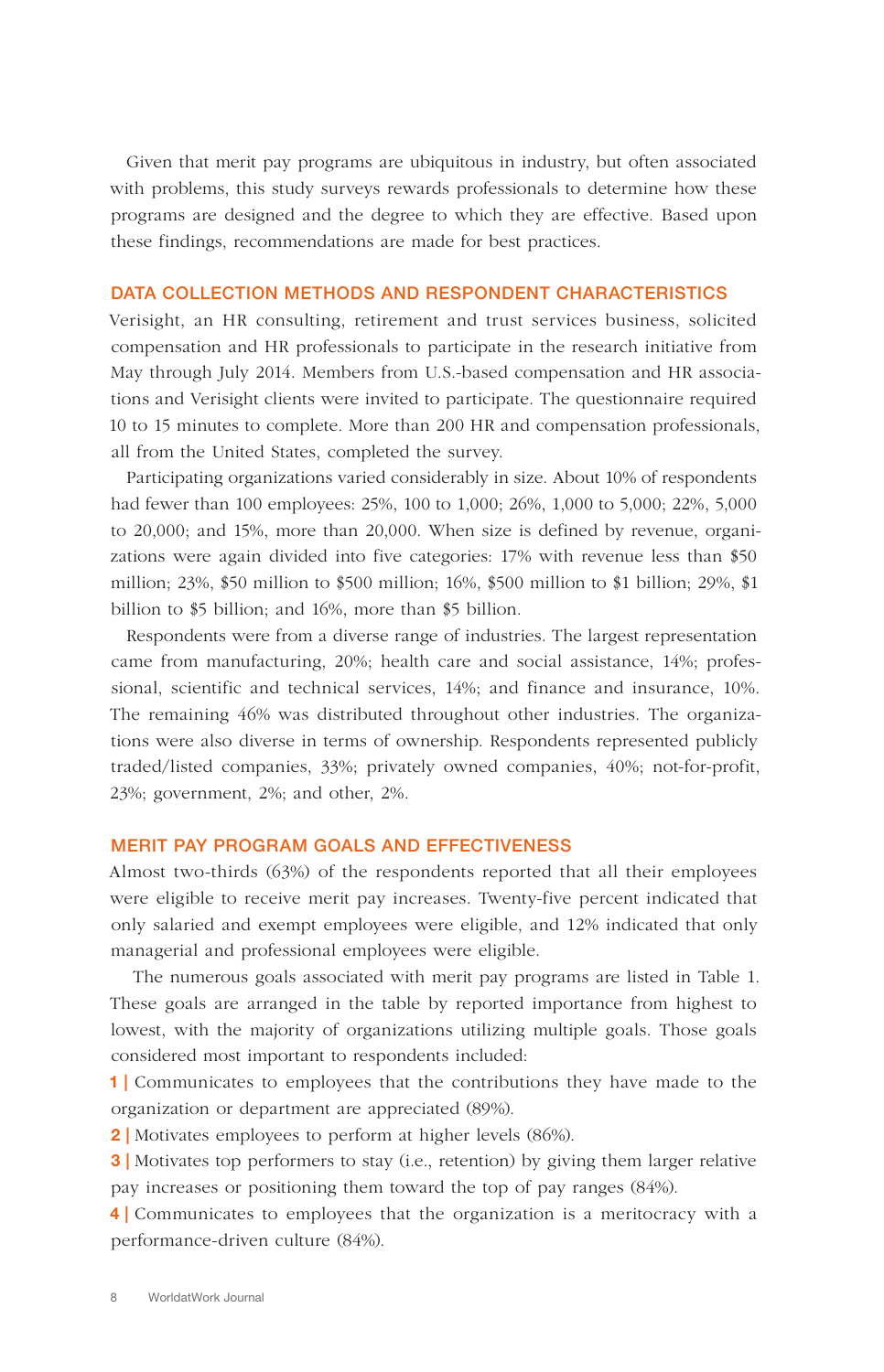|                                                                                                                                                                                                                                 | How Important are Merit Program<br>Goals |                         |           | <b>How Effective are Merit Pay</b><br><b>Programs at Meeting Goals</b> |                                |                  |  |
|---------------------------------------------------------------------------------------------------------------------------------------------------------------------------------------------------------------------------------|------------------------------------------|-------------------------|-----------|------------------------------------------------------------------------|--------------------------------|------------------|--|
|                                                                                                                                                                                                                                 | Not<br>Important                         | Marginally<br>Important | Important | <b>Not</b><br><b>Effective</b>                                         | Marginally<br><b>Effective</b> | <b>Effective</b> |  |
| Communicates to employees that<br>the contributions they have made to<br>the organization or department are<br>appreciated                                                                                                      | 3%                                       | 8%                      | 89%       | 8%                                                                     | 25%                            | 67%              |  |
| Motivates employees to perform at<br>higher levels                                                                                                                                                                              | 2%                                       | 12%                     | 86%       | 10%                                                                    | 32%                            | 58%              |  |
| Motivates top performers to stay (i.e.,<br>retention) by giving them larger rela-<br>tive pay increases or positioning them<br>toward the top of pay ranges                                                                     | 3%                                       | 12%                     | 84%       | 12%                                                                    | 27%                            | 61%              |  |
| Communicates to employees that the<br>organization has a performance-driven<br>culture (i.e., meritocracy)                                                                                                                      | 8%                                       | 8%                      | 84%       | 9%                                                                     | 29%                            | 61%              |  |
| Enhances employee perceptions of pay<br>fairness by rewarding merit                                                                                                                                                             | 4%                                       | 13%                     | 83%       | 12%                                                                    | 29%                            | 59%              |  |
| Rewards the accomplishment of<br>specific organizational behavioral<br>objectives, such as teamwork or<br>customer service                                                                                                      | 6%                                       | 12%                     | 82%       | 10%                                                                    | 32%                            | 57%              |  |
| Forces managers to distinguish high<br>performers from low performers for<br>allocation of limited merit increase<br>budgets                                                                                                    | 10%                                      | 10%                     | 80%       | 11%                                                                    | 28%                            | 60%              |  |
| Attracts high performers (i.e., recruit-<br>ment) to the organization                                                                                                                                                           | 18%                                      | 18%                     | 64%       | 25%                                                                    | 31%                            | 44%              |  |
| Motivates poor performers to leave (or<br>improve) by giving them lower relative<br>pay increases or positioning them<br>toward the bottom of the pay range                                                                     | 15%                                      | 28%                     | 57%       | 28%                                                                    | 41%                            | 31%              |  |
| Adjusts the pay structure to accom-<br>modate annual or bi-annual labor<br>market increases, so high performers<br>populate the top of the range and poor<br>performers and new employees popu-<br>late the bottom of the range | 26%                                      | 27%                     | 47%       | 21%                                                                    | 29%                            | 50%              |  |
| Discourages average or low performers<br>from applying for jobs in your orga-<br>nization                                                                                                                                       | 60%                                      | 25%                     | 15%       | 54%                                                                    | 32%                            | 14%              |  |

#### Table 1 | Merit Pay Program Goals and Effectiveness

5 | Enhances employee perceptions of pay fairness by rewarding merit (83%).

**6** Rewards the accomplishment of specific organizational behavioral objectives, such as teamwork or customer service (82%).

7 | Forces managers to distinguish high performers from low performers for allocation of limited merit increase budgets (80%).

These seven goals were considered important and very important by 80% or more of the survey respondents. Other merit pay program goals did not rate nearly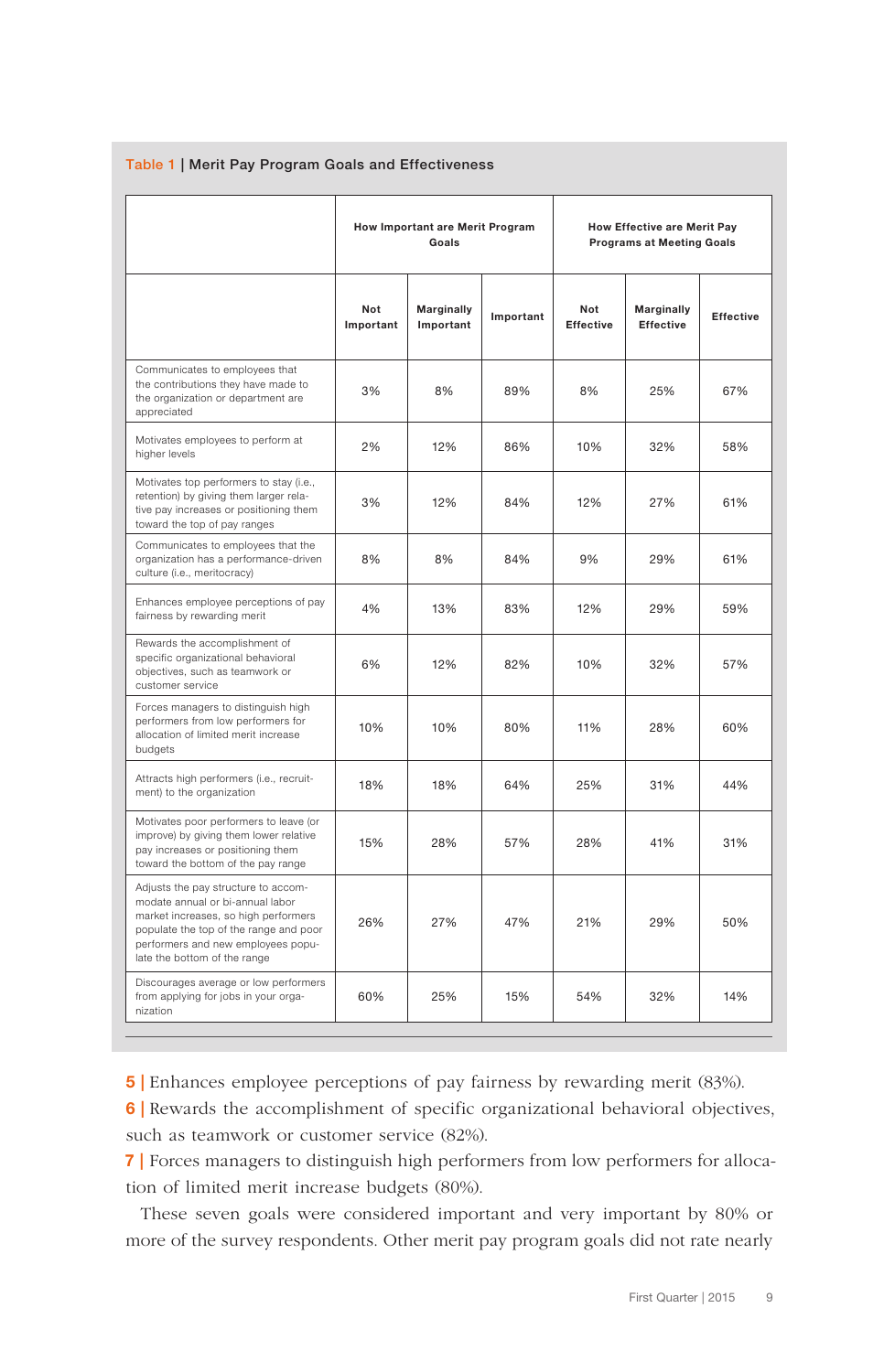as high with "Discourages average or low performers from applying for jobs in your organization" receiving the lowest important score (15%). Interestingly, the goal to "Attract high performers (i.e., recruitment) to the organization" was perceived as an important goal by only 64% of respondents.

The effectiveness of the merit pay program in achieving these goals is also shown in Table 1. The authors found the degree to which the merit pay goal is deemed important is positively related to the degree to which respondents think the program is effective in meeting that goal. However at best, 67% of respondents rate their merit pay program as effective in meeting their goals. This indicates that a sizable number of merit pay programs are not performing as effectively as HR and compensation professionals might wish.

Historically, merit pay programs have been implemented in place of general pay increases, so that high performers moved to the top of pay ranges and poor performers and new employees occupied positions toward the bottom of pay ranges. It was interesting to learn that only 47% of compensation and HR professionals indicated this was an important goal, and only 50% indicated that merit pay programs were effective in adjusting pay levels to reward high performers.

# EFFECTIVENESS OF PERFORMANCE INCREASE CRITERIA USED TO AWARD MERIT INCREASES

The size of merit increases awarded to individual employees is typically determined by a performance appraisal process conducted by the employee's supervisor (confirmed below). Respondents were asked to indicate which criteria were used to rate performance for merit increases and if that criteria were used to rate its effectiveness. (See Table 2.) Note that the percentages reported indicate multiple performance criteria are used by most organizations. The top three performance criteria used by organizations to determine merit increases are:

1 | General competencies or behaviors associated with jobs, such as leadership, timely response to work demands, meets goals on time, works well with team (91%).

2 | Accomplishment of performance goals set for the job or person in the job (90%). **3** Accomplishment of the job duties listed in the job description (80%).

It is probably no surprise that most organizations with merit pay programs use a combination of general competencies or behaviors and individual performance goals. However, given the time required by management to design behavioral measures for individual jobs, the authors were surprised to learn that behavioraltype measures (behaviorally anchored rating systems [BARS]) were used by over half the organizations. The authors also wondered about the wisdom of the 24% of organizations using 360-degree feedback, given the potential for bias among raters who receive little or no training (e.g., suppliers, subordinates and peers).

Almost two-thirds of the respondents reported that the specific performance criteria used to determine merit increases were effective or very effective. Less than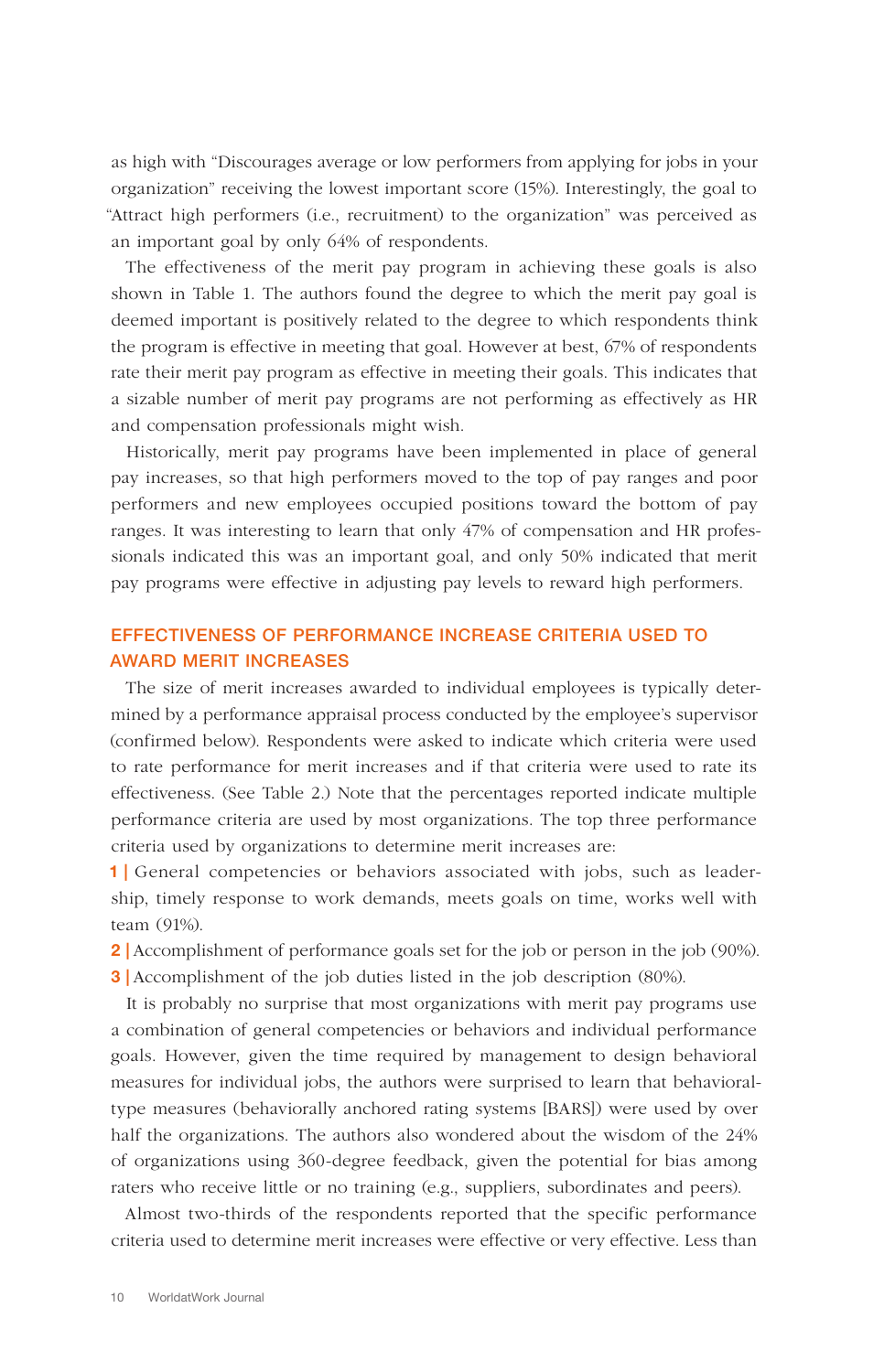half of the organizations that used the "team rating instruments" as criteria found them effective or very effective. Not surprisingly, most performance ratings were conducted by the employee's immediate supervisor (92%) with only a few relying on either managers at two or more levels above the employee (3%), multiple raters (2%) or some other rater (3%).

|                                                                                                                                                                        | Frequency<br>of Use | <b>Not</b><br><b>Effective</b> | <b>Marginally</b><br><b>Effective</b> | <b>Effective</b> | Very<br><b>Effective</b> |
|------------------------------------------------------------------------------------------------------------------------------------------------------------------------|---------------------|--------------------------------|---------------------------------------|------------------|--------------------------|
| General competencies or behaviors<br>associated with most jobs (e.g.,<br>leadership, timely response to work<br>demands, meets goals on time, works<br>well with team) | 91%                 | 2%                             | 25%                                   | 58%              | 15%                      |
| Accomplishment of performance goals<br>set for the job or person in the job                                                                                            | 90%                 | 3%                             | 22%                                   | 56%              | 19%                      |
| Accomplishment of the job duties listed<br>in the job description                                                                                                      | 80%                 | 5%                             | 30%                                   | 56%              | 9%                       |
| Exhibiting behavior associated with<br>effectively performing the specific job<br>(e.q., BARS)                                                                         | 59%                 | 7%                             | 26%                                   | 52%              | 15%                      |
| Open-ended: performance essays or<br>discussions                                                                                                                       | 48%                 | 5%                             | 34%                                   | 53%              | 7%                       |
| 360-degree feedback                                                                                                                                                    | 24%                 | 15%                            | 29%                                   | 44%              | 13%                      |
| Team rating instrument                                                                                                                                                 | 12%                 | 17%                            | 35%                                   | 35%              | 13%                      |

|  |  |  |  | Table 2   Effectiveness of Performance Increase Criteria Used to Award Merit Increases |  |  |
|--|--|--|--|----------------------------------------------------------------------------------------|--|--|
|--|--|--|--|----------------------------------------------------------------------------------------|--|--|

### CHARACTERISTICS OF PERFORMANCE APPRAISAL PROCESS

Although most performance appraisal processes require supervisors to tell employees their rating, 13% of the respondents indicated it was not a requirement in their organizations. The findings show that a performance appraisal process that uses paper and may incorporate MS Word and MS Excel types of software is still widely used among organizations (43%). Fifty-six percent of respondents indicated they are using online software designed for rating employee performance. Surprisingly, few organizations use calibration or roll-ups of performance scores to monitor or control performance rating: 38% and 33%, respectively. Even fewer organizations use "forced ranking or distributions" to limit the number of top performance ratings given by supervisors (20%). Finally, most organizations use a four- or five-point rating scale to summarize employee performance for awarding merit increases (77%).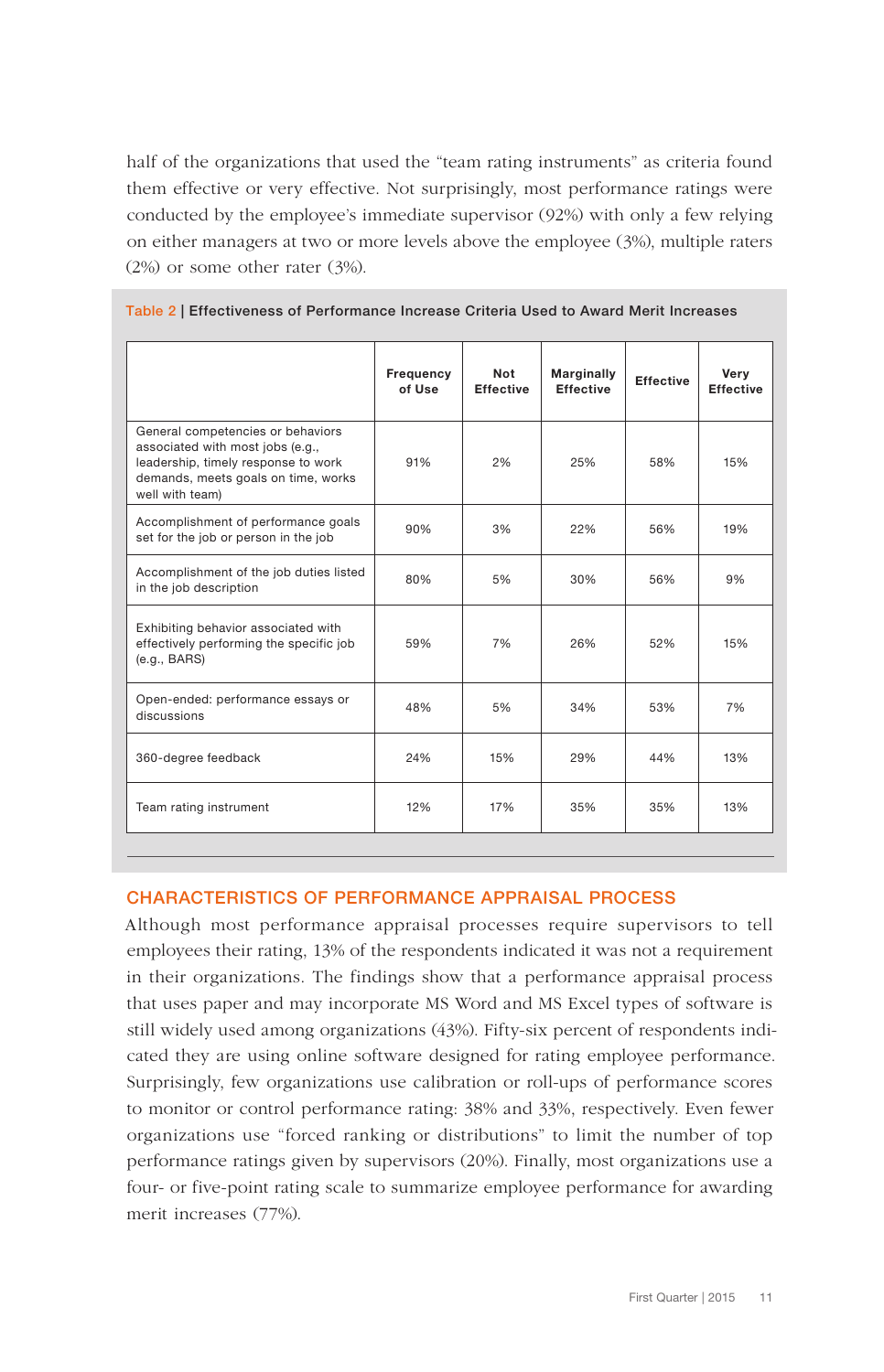Respondents report that 50% of performance appraisal score distributions were a normal curve with 39% indicating that performance appraisal scores were skewed to higher ratings.

#### MERIT INCREASE BUDGETS, ADMINISTRATION AND AWARDS

Respondents report that merit budgets are primarily determined in advance as a percentage of payroll based on predicted revenues and what other businesses are budgeting for merit increases (79%). Only 17% of respondents budget merit pay increases through discretionary funding where management makes an ad-hoc decision before awarding the merit increases based on affordability, turnover, etc. One percent of respondents report a self-funded merit increase budget through reduced costs or increased revenue/sales (i.e., the increase is typically driven by a formula established in advance).

Table 3 indicates how the size of merit budgets is primarily determined (i.e., important and very important) by affordability, given labor costs, and expected revenues (93%), and success of the organization in meeting its profit margins, revenue and sales, or other financial goals (91%). To a somewhat lesser extent, merit budgets are determined by survey predictions of the amount other organizations are budgeting for merit pay increases (77%) and ability to attract and retain employees (73%). The authors were surprised that the "amount required to keep the organization's targeted position in the labor market" was considered either not important or marginally important by 44% of organizations. It would seem

|                                                                                                                                  | <b>Not</b><br>Important | <b>Marginally</b><br>Important | Important | Very<br>Important |
|----------------------------------------------------------------------------------------------------------------------------------|-------------------------|--------------------------------|-----------|-------------------|
| Affordability, given labor costs and expected<br>revenues                                                                        | 3%                      | 3%                             | 33%       | 60%               |
| Success of the organization in meeting its profit<br>margins, revenue, sales, or other financial goals                           | 3%                      | 6%                             | 33%       | 58%               |
| Survey predictions (such as WorldatWork or<br>Mercer) of the amount other organizations are<br>budgeting for merit pay increases | 12%                     | 11%                            | 35%       | 42%               |
| Ability to attract and retain employees                                                                                          | 8%                      | 19%                            | 45%       | 28%               |
| Amount required to keep the organization's<br>targeted position in the labor market (e.g., 50th<br>percentile)                   | 14%                     | 30%                            | 38%       | 18%               |
| Conduct informal survey of competitors and/or<br>own industry                                                                    | 33%                     | 28%                            | 27%       | 12%               |

#### Table 3 | Determinants of Merit Budget Size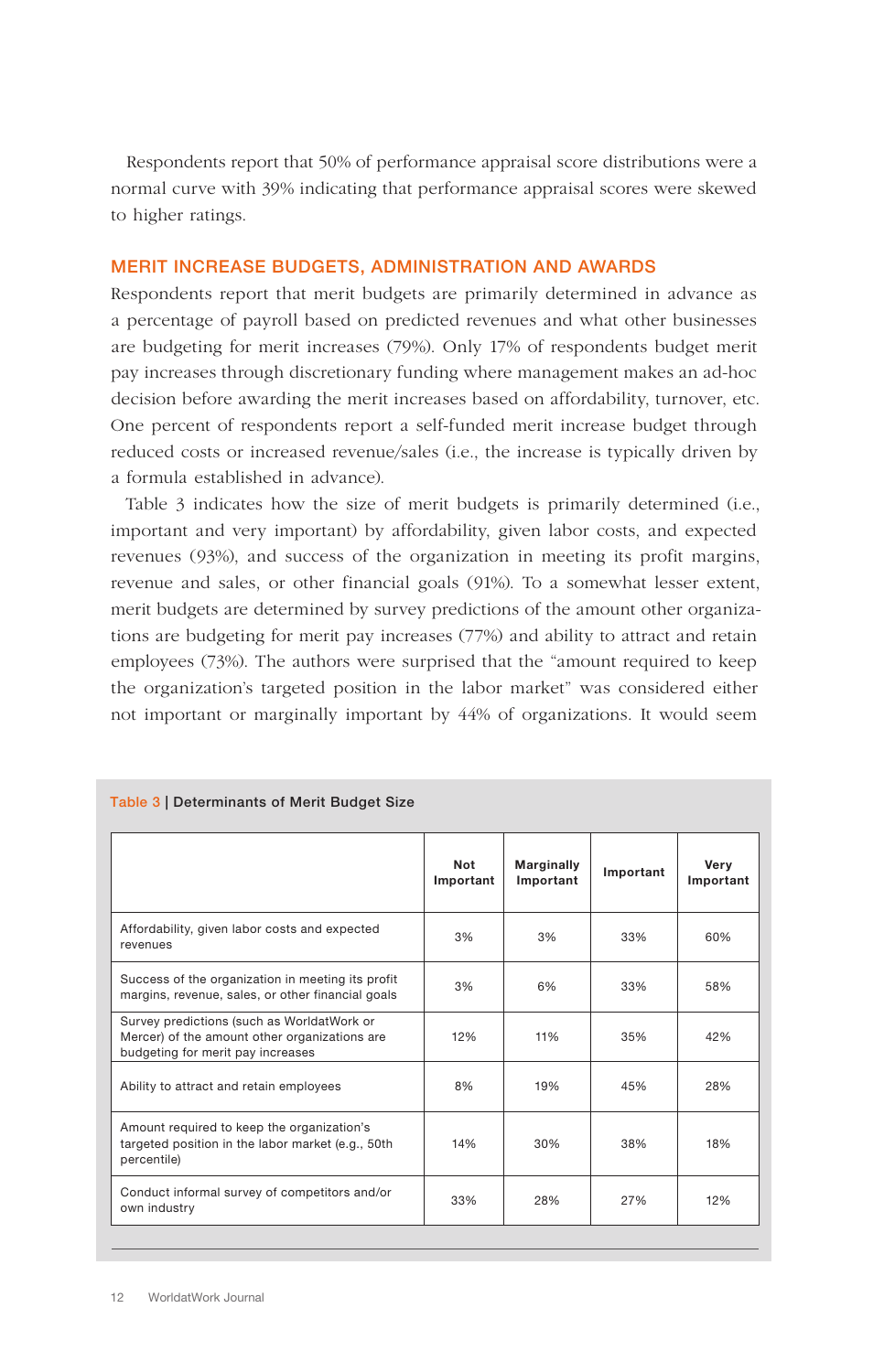that maintaining market position would be a more important determinant of pay increases than was reported.

Most merit increases are awarded annually, on the same date for all employees (82%) with a much smaller group awarding merit pay increases annually but not on the same date to all employees (11%). Few made merit increases dependent on individual performance ranging from a few months to more than a year (2%). Even fewer offered awards more than once a year (1%). Four percent of respondents had some other schedule for awarding merit increases.

Although one of the defining characteristics of merit pay increases is to roll the merit increase into base pay, 18% of organizations with merit programs do not do so. Fifty-nine percent adjust pay levels to keep up with the labor market and 35% adjust individual pay increases based on employee position in their pay range. Only 7% of organizations adjust base pay on inflation or according to organizational performance.

Annual bonuses are often used as supplements or in conjunction with merit increases. The study found that bonuses are paid when employee pay is at the top of the range (36%) and 27% of respondents indicated that bonuses are awarded with the merit increase for reasons other than being at the top of the pay range. Only 35% of organizations do not use bonuses in conjunction with merit increases.

The value of providing information about pay decisions to employees is often discussed in the journals. Although virtually all businesses tell employees the size of their pay increase or the amount of their new salary, it seems very little other information is shared in most organizations. Only 31% of organizations tell employees what their position is in the range and 10% share the average increase given to all employees.

Just over half of the respondents (58%) report using merit guide charts (i.e., merit matrices) to standardize the merit increase awards across their organizations. Of those that use merit guide charts, 91% standardize individual performance scores with merit increases and 72% standardize position in range. Only 10% standardize length of service since the last increase and 6% report using some other criteria to standardize merit increases.

Earlier, it was reported how software was used to administer the performance appraisal process. In terms of using software to administer merit increases, findings are similar. Microsoft Excel and other spreadsheets are used by 40% of respondents, 27% use HRIS software with merit pay add-ons, 16% use specialized compensation software and 11% use a performance appraisal software with merit pay add-on.

To drive performance or create a performance culture, it is suggested pay differentiation among high, average and low performers is important. Just 5% of respondents said their base salaries were not based upon performance, and 13% said that everyone receives about the same increase. Variations in merit pay increases were substantially different across organizations, with 27% of respondents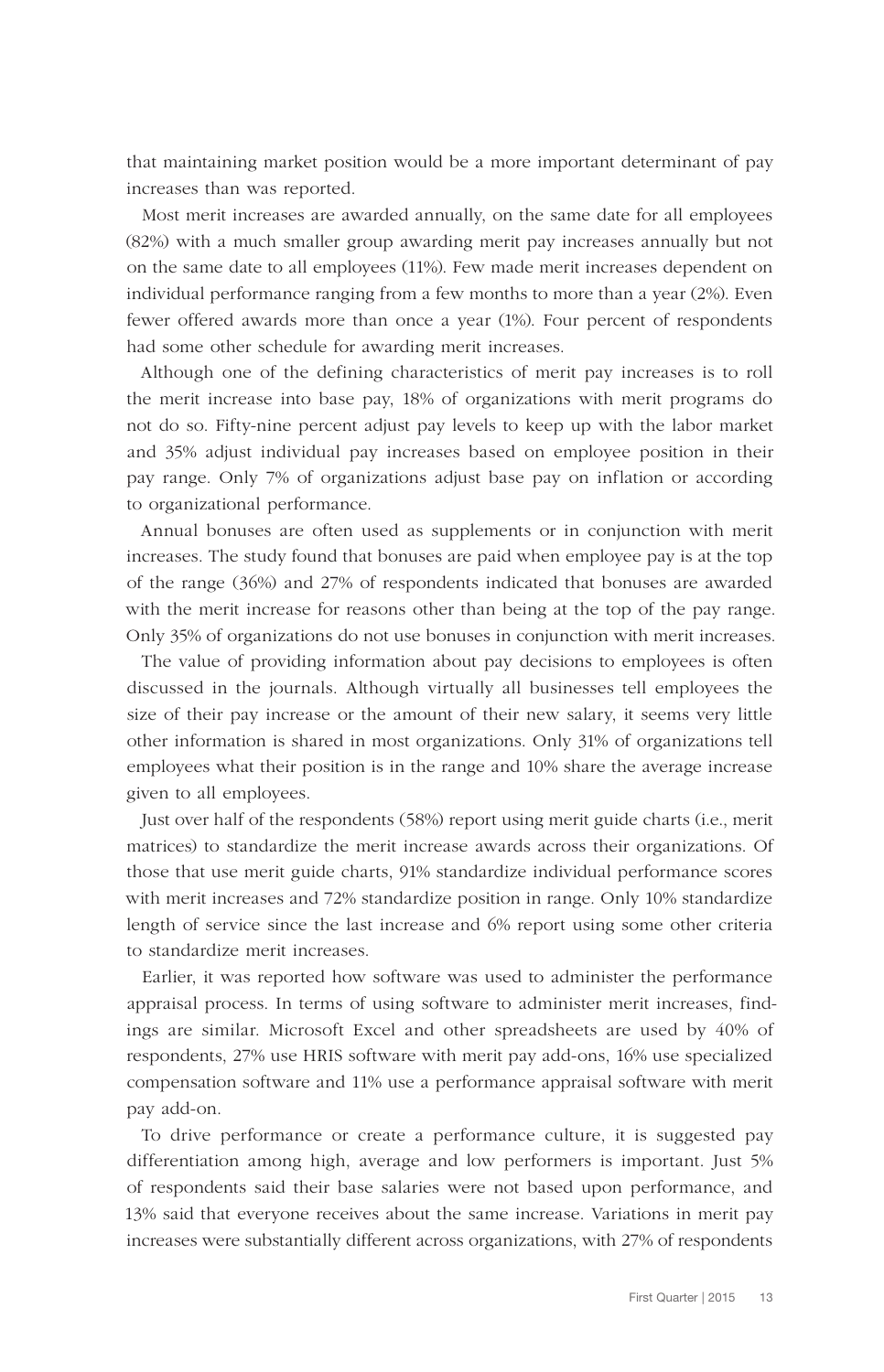indicating their organizations had small variation (increase for top performers is 1.25 times the average), 35% of respondents indicating that their organizations had medium variation (increase for top performers is 1.5 times the average), 20% of respondents indicating that their organizations had considerable variation (increase for top performers is 2 times the average), and 2% of respondents indicating that their organizations had extreme variation (increase for top performers is at least 3 times the average).

Of course, pay differentiation is determined in part by pay structure range spreads. Twenty-two percent of respondents reported their organizations had pay range spreads from 30% to 49%. Forty percent reported the range spreads as being from 50% to 69%. Few (15%) had no pay ranges and only 15% had range spreads over 70%.

#### CRITERIA USED TO EVALUATE MERIT PAY PROGRAMS

Table 4 lists the methods and criteria by which one could potentially evaluate a merit pay program and the frequency with which respondents used these methods. It was interesting that the most important criteria (very important and important) were the level to which employees understood the merit pay program and how their increase was awarded. This conflicts with the earlier finding that management shares very little information about an employee's pay. Furthermore, the authors have seen few surveys that attempt to measure employee understanding of the merit pay program and the increases they receive.

|                                                                                              | Not<br>Important | <b>Marginally</b><br>Important | Important | Verv<br>Important |
|----------------------------------------------------------------------------------------------|------------------|--------------------------------|-----------|-------------------|
| Employees understand the merit pay program and<br>how their increase was awarded             | 6%               | 10%                            | 41%       | 43%               |
| Satisfaction of managers or supervisors with the<br>merit pay program                        | 6%               | 15%                            | 53%       | 26%               |
| Company/organization overall performance such<br>as total shareholder return, revenues, etc. | 16%              | 13%                            | 38%       | 33%               |
| Employee satisfaction with pay or merit pay or<br>perceived justice                          | 7%               | 22%                            | 47%       | 23%               |
| Employee turnover                                                                            | 8%               | 28%                            | 44%       | 20%               |
| Administrative efficiency of the appraisal process                                           | 13%              | 29%                            | 45%       | 14%               |
| Rating of your company (e.g., Fortune's Most<br><b>Admired Companies)</b>                    | 57%              | 23%                            | 15%       | 6%                |

#### Table 4 | Criteria Used to Evaluate Merit Pay Program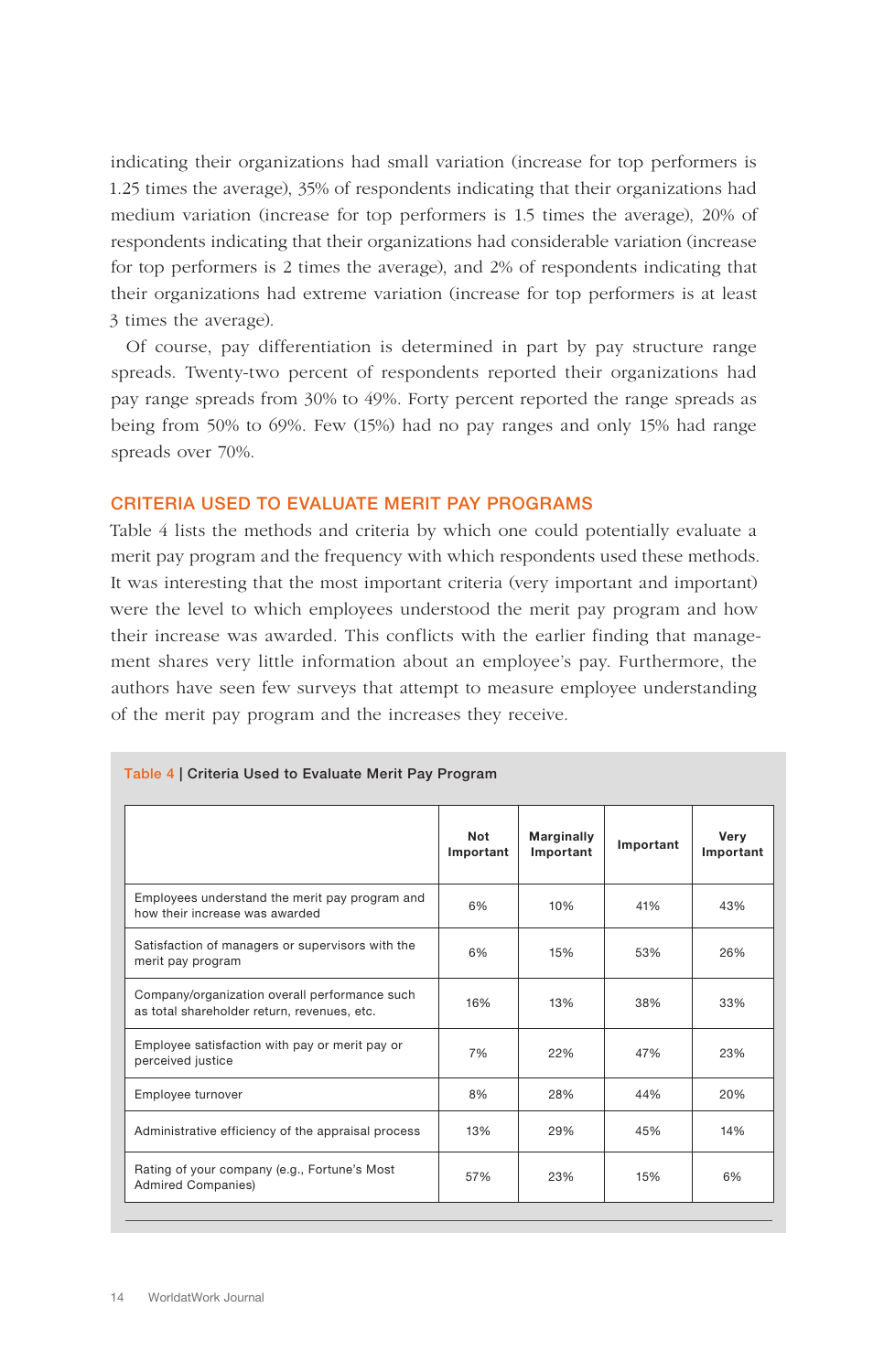It is not surprising that compensation and HR professionals report that manager and supervisor satisfaction with the merit pay program is an important criterion. However, the authors' experience has never indicated a direct link between company overall performance and the quality of the merit pay program. Seventy percent of respondents indicated that employee satisfaction with pay or merit pay was an important or very important criterion for evaluating the merit pay program.

As mentioned earlier, respondents represented organizations that varied considerably in size. However with just a few exceptions, size, both in terms of revenue and number of employees, does not seem to be related to program goals, assessment of effectiveness in meeting those goals and the way merit pay programs are designed. First, respondents from larger organizations report using more sophisticated technology for administering merit pay programs. Smaller businesses are more likely to use spreadsheets and larger organizations are more likely to use software that has been especially designed for merit pay programs. Second, variation in the size of merit pay increases is higher for larger businesses than for smaller ones.

#### CONCLUSIONS AND RECOMMENDATIONS

Findings from the survey of compensation and HR professionals indicate that basic characteristics of merit pay programs have changed little over the years from the designs proposed in the 1960s and 1970s. However, the size of merit increases has gotten substantially smaller and the available technology has made these programs easier to administer. This research indicates there are numerous goals to which merit pay programs are expected to contribute, but not all are of equal value. However, the assessed effectiveness indicates there are still substantial challenges with room for improvement.

Low merit pay increases in recent years have made it difficult to differentiate the rewards of high performers from those with only average performance. Furthermore, getting managers to differentiate performance across their employees is difficult. One strategy for improving merit pay that has been discussed in recent years is to separate pay adjustments based on labor cost increases from increases for good or exceptional performance. The former would be based on the cost increases in the labor market not on employee performance. Thus, merit increases that were previously rolled into base pay would be given as bonuses, which does not increase base pay and long-term fixed payroll costs.

It was interesting that, for the most part, merit pay programs for larger organizations were not fundamentally different from those of smaller organizations. This seems to indicate that design of merit pay programs is relatively known and does not require additional cost or larger employee numbers to implement different features of these programs. Thus, the findings seem to apply to all organizations, regardless of size.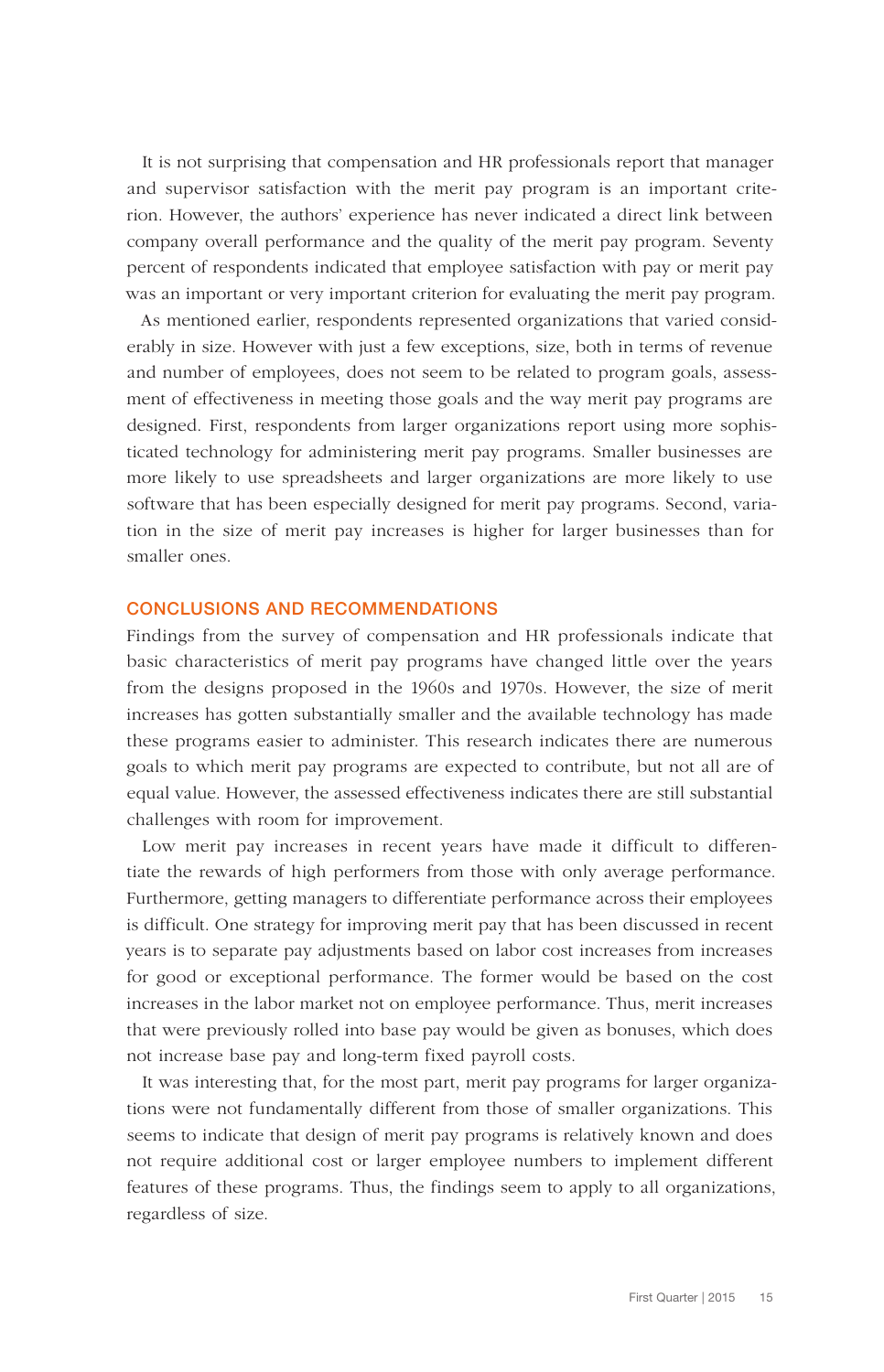Although this study provides an in-depth look at how compensation professionals evaluate their merit programs, it does not examine how employees or their managers view the merit pay program. The experience of the authors, which is collaborated by research, indicates that employees and their managers are much less positive about merit pay programs than the compensation department (Brown, 2001; Hills et. al. 1987; Salimaki and Jamsen 2010).

Based on the findings and the authors' experience, they recommend:

- Identify specific goals for merit pay programs and then monitor their effectiveness in achieving those goals. Without evaluating effectiveness administering merit pay becomes just an administrative process, which may not meet any particular strategic objectives.
- ❚ Compare the features of your merit pay program with the features of other organizations reported in this study. If you have different features, do those features support your program goals or detract from them?
- ❚ If you are not using guide charts (or merit matrices) to standardize ratings across the organization, consider doing so. Employees are very aware of how other supervisors rate employees and employees often compare their increases with other employees.
- Reconsider how much compensation information to share with employees and enhance transparency. If employees don't know the relative size of their pay increase, it is difficult for them to determine if, in fact, they are doing a good job or if they are being rewarded appropriately for the work that they do.

Link merit pay programs to organization performance by showing employees how the overall size of the merit budget is associated with the performance of the organization.

#### **AUTHORS**

Dow Scott, Ph.D. (dscott@luc.edu) is a professor of human resources at Loyola University Chicago and president of Performance Development International Inc. Scott is nationally recognized as a thought leader in compensation and HR program evaluation. He has more than 100 publications. His teaching, research and consulting have focused on the creation of effective teams, employee opinion surveys, performance improvement strategies, pay and incentive systems and the development of high-performance organizations. Before following an academic and consulting career, he held a variety of HR positions at B.F. Goodrich Co. Scott obtained a master's and Ph.D. from the School of Human Resources and Employment Relations at Michigan State University.

Rena Somersan (rena.somersan@verisightgroup.com) is a principal with the Compensation Consulting practice of Verisight. With over 20 years of diverse consulting experience assisting clients in executing their strategic HR and compensation initiatives, she has a degree in economics and Japanese from the University of Wisconsin and a master's degree in business administration. Somersan's expertise includes the design of workforce and executive compensation programs, performance management systems, variable pay plan designs and leadership development in a variety of industries. She is the 2014-2015 president of Metro Milwaukee SHRM

Brian Repsold, MBA, CCP (brian.repsold@verisightgroup.com) is a principal with Verisight's Compensation Consulting Practice. Repsold has more than 20 years of consulting experience partnering with clients and leading engagements linking organizational strategies with desired human capital performance and outcomes. His consulting experience includes developing compensation/performance management